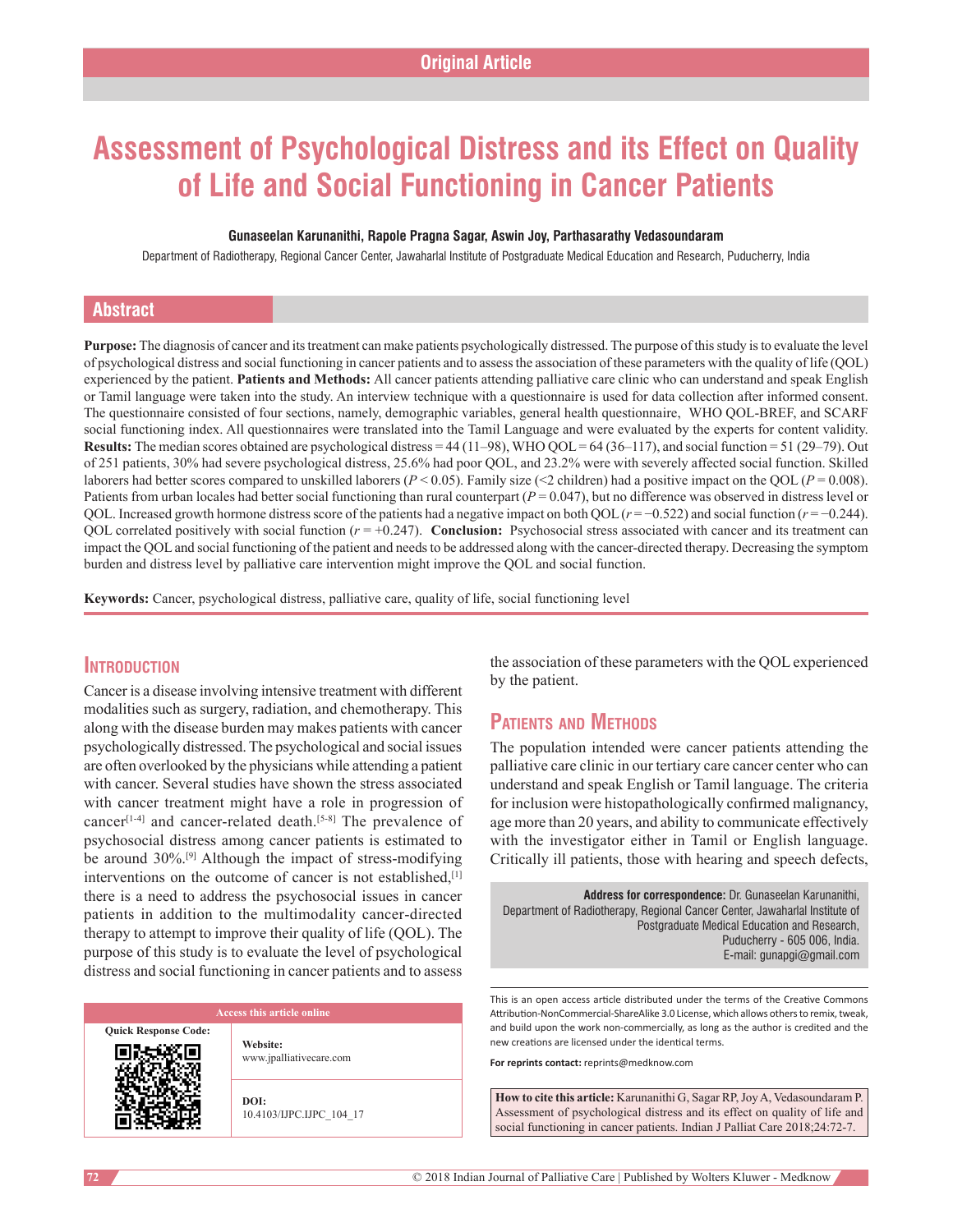and pediatric age group were excluded from the study. The purpose of the study was explained, and oral consent was taken. A total of 251 patients could complete the questionnaire and were included in the study. The assurance was given to the study participants that anonymity of each individual will be maintained. Interview techniques were used to collect the data. The questions were read out to the patient (in their language of preference, i.e., Tamil or English) and the responses were marked in the questionnaire. The questionnaire consisted of four sections, namely, demographic and background variables of the patients, general health questionnaire,   WHO QOL abbreviated study questionnaire (WHO QOL‑BREF), and Scarf social functioning index.

#### The questionnaire consisted of five sections

Section 1: It consisted of tool to collect demographic variables of patients with cancer which include age, education, religion, occupation, marital status, age at marriage, type of marriage, the number of children, domicile, and treatment details.

Section 2: It is the general health questionnaire- $28^{[10]}$  and was used to measure the psychological distress of the cancer patients. The instrument consists of 28 items with four-point scale ranging from "not at all (0)" to "much more than usual  $(3)$ ."

Information on the experience of symptoms of psychological distress will be obtained. The number of items in each element in the scale is as follows:

- Somatic symptoms  $(7 \text{ items})$  1, 2, 3, 4, 5, 6, 7
- Anxiety and insomnia (7 items) 8, 9, 16, 18, 19, 20, 23
- Social dysfunction (7 items) 10,11,12,13,14,15,17
- Severe depression (7 items) 21, 22, 24, 25, 26, 27, 28.

Section 3: It had WHO QOL abbreviated survey questionnaire WHO QOL-BREF (1996). It is a 26-item generic questionnaire with 5-point scale ranging from "very bad (1)" to "very good (5)". It provides a short form of QOL.

Section 4: SCARF Social functioning index<sup>[11]</sup> consisted of tool to assess the functioning level of patients with cancer receiving the treatment. It includes four subsections. They are self-concern, occupational role, role in the family, and other social roles. Each section has four subsections, except the section on "other social roles" which has five subsections.

- 1. Self-concern includes self-care, personal belongings, personal space, eating practices, and health care
- 2. The occupational role includes regularity in occupational functioning, quality of occupation, quality of performance, and occupational interests
- 3. Role in the family includes marital role, role as a child, role as a parent, and family relationships
- 4. Other social roles include relationship with family members not living in the same home, relationship with friends, relationship with neighbors, colleagues at the place of work, and social activity groups.

#### **Scoring procedure** *WHO quality of life‑BREF*

A 5‑point scale ranging from very poor (1) to very good (5) was used, the maximum score was 130. The scores are ranked as follows:

- Very poor 1–26
- Poor 27-52
- Neither poor nor good 53–78
- Good 79–104
- Very good 105–130.

#### *General health questionnaire*

The instrument consists of 28 items with 4-point scale ranging from not all (0) to much more than usual (3). The scores are ranked as follows:

- No distress a score of  $0$
- Mild distress a score from 1 to  $28$
- Moderate distress  $-$  a score from 28 to 56
- Severe distress a score from 57 to 84.

#### *SCARF social functioning index*

The scoring is made by rating each subcomponent from 1 to 5 and the sum of all is measured as a composite score. The scores are ranked as follows:

- Mildly affected social functioning >60
- Moderately affected social functioning 30–60
- Severe affected social functioning <30.

The questionnaires are standardized tools with the scoring method. All questionnaires were translated into the Tamil Language which was evaluated by the experts for content validity.

#### **Statistics**

Descriptive statistics was used for analyzing the data. The data are expressed in terms of frequency, measures of central tendency using mean with standard deviation, or median with range depending on the distribution of data. Kruskal– Wallis and  Mann–Whitney–Wilcoxon tests were used to check the association of demographic parameters with scores. Spearman's rank correlation coefficients were calculated to check the association between the scores used in the study. The significance level was set at *P* < 0.05. All tests were done using  IBM SPSS statistical software version 19 (IBM,USA).

### **Results**

The descriptive data are presented in Table 1. The median age was 52 years. The patients were grouped according to age, and approximately patients of age <40 years were 19%, 40–55 years were 44%, and >55 years were 37%. About 53.8% were males, and 46.2% were females. About 62% of the patients were illiterate and 53% were unemployed. Nearly, 76% of the patients belonged to the rural community, and 67% had more than two children. The median scores obtained are psychological distress =  $44 (11–98)$ , WHO QOL =  $64 (36–117)$ , and social function =  $51$  (29–79). About 62.4% responded as having moderate distress and 30% had severe distress, 25.6%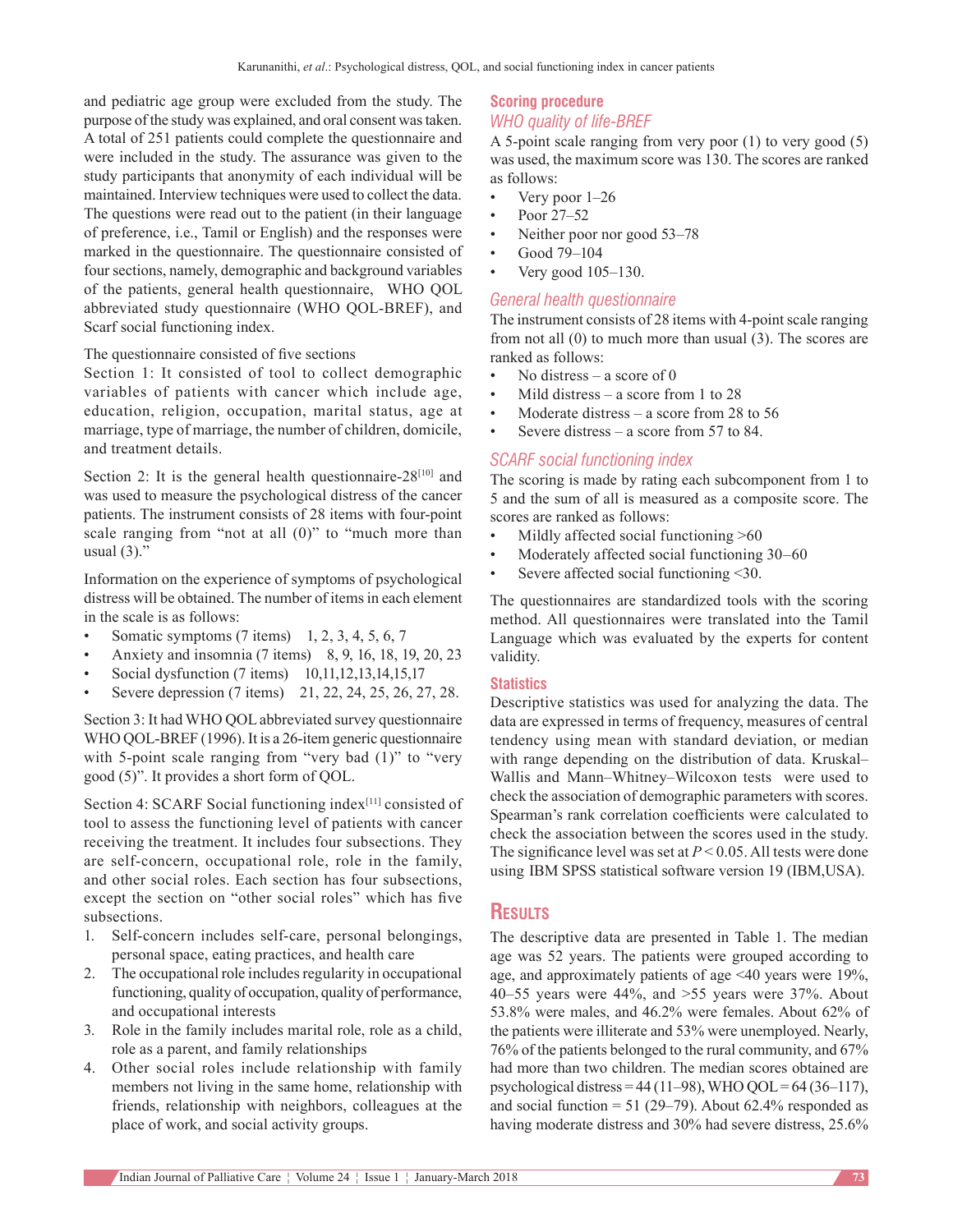| Table 1: Scores observed among different patient subgroups |              |                             |        |             |                     |     |             |                                    |       |     |
|------------------------------------------------------------|--------------|-----------------------------|--------|-------------|---------------------|-----|-------------|------------------------------------|-------|-----|
|                                                            | $\eta$       | <b>General health score</b> |        |             | <b>Who QOL-BREF</b> |     |             | <b>Scarf social function index</b> |       |     |
|                                                            |              | <b>Median</b>               | Min    | Max         | <b>Median</b>       | Min | <b>Max</b>  | <b>Median</b>                      | Min   | Max |
| Age grouping                                               |              |                             |        |             |                     |     |             |                                    |       |     |
| $<$ 40                                                     | 48           | 54.5                        | 18     | 82          | 61.5                | 37  | 94          | 47.5                               | 29    | 79  |
| $40 - 55$                                                  | 110          | 44.5                        | 15     | 98          | 64.0                | 36  | 95          | 50.5                               | 32    | 75  |
| $>55$                                                      | 93           | 43.0                        | 11     | 84          | 64.0                | 36  | 117         | 52.0                               | 32    | 78  |
| Sex                                                        |              |                             |        |             |                     |     |             |                                    |       |     |
| Male                                                       | 135          | 42.5                        | 11     | 98          | 64.0                | 36  | 117         | 50.0                               | 29    | 78  |
| Female                                                     | 116          | 46.0                        | $21\,$ | 84          | 63.0                | 36  | $90\,$      | 53.0                               | 32    | 79  |
| Diagnosis groups                                           |              |                             |        |             |                     |     |             |                                    |       |     |
| Head and Neck                                              | 85           | 46.0                        | 14     | 83          | 63.0                | 37  | 117         | 48.00                              | 29.00 | 77  |
| Gynaecological                                             | 35           | 50.0                        | 25     | 82          | 64.0                | 36  | 90          | 53.00                              | 32.00 | 74  |
| Lung                                                       | 23           | 43.0                        | 16     | 72          | 65.0                | 41  | 89          | 50.00                              | 41.00 | 70  |
| Gastrointestinal                                           | 40           | 42.5                        | 21     | 98          | 65.0                | 38  | 91          | 51.00                              | 35    | 78  |
| <b>Breast</b>                                              | 24           | 46.0                        | 29     | 74          | 61.0                | 41  | 81          | 52.5                               | 33    | 79  |
| Others                                                     | 40           | 45.5                        | 11     | 81          | 64.5                | 36  | 92          | 52.50                              | 33    | 77  |
| Religion                                                   |              |                             |        |             |                     |     |             |                                    |       |     |
| Hindu                                                      | 235          | 44.0                        | 11     | 84          | 64.0                | 36  | 117         | 51.00                              | 29.00 | 79  |
| Others                                                     | 15           | 40.0                        | $28\,$ | 98          | 64.0                | 48  | 91          | 52.00                              | 35.00 | 69  |
| Education                                                  |              |                             |        |             |                     |     |             |                                    |       |     |
| Illiterate                                                 | 155          | 44.0                        | 15     | 84          | 65.0                | 36  | 117         | 50.00                              | 29.00 | 79  |
| Primary                                                    | 38           | 47.5                        | 14     | 83          | 62.0                | 32  | 82          | 50.50                              | 33.00 | 76  |
| Secondary and others                                       | 58           | 50.0                        | 11     | 98          | 63.0                | 37  | 91          | 52                                 | 32    | 78  |
| Occupation                                                 |              |                             |        |             |                     |     |             |                                    |       |     |
| Unemployed                                                 | 133          | 41.0                        | 11     | 83          | 66.0                | 36  | 117         | 51.00                              | 34.00 | 78  |
| Skilled                                                    | 22           | 39.5                        | $27\,$ | $8\sqrt{1}$ | 72.0                | 37  | 83          | 59.50                              | 45.00 | 76  |
| Unskilled                                                  | 84           | 53.5                        | 15     | 84          | 57.0                | 36  | 90          | 48.00                              | 29.00 | 79  |
| Proffessional and business                                 | 12           | 49.0                        | 28     | 98          | 58.0                | 51  | 89          | 40.00                              | 30.00 | 75  |
| Income                                                     |              |                             |        |             |                     |     |             |                                    |       |     |
| $<$ 2000                                                   | 209          | 45.0                        | 11     | 84          | 64.0                | 36  | 117         | 50.00                              | 29.00 | 79  |
| 2000-4000                                                  | 13           | 39.0                        | 33     | 76          | 69.0                | 51  | 83          | 67.00                              | 47.00 | 75  |
| >4000                                                      | 15           | 36.0                        | 18     | 62          | 73.0                | 56  | 94          | 64.00                              | 38.00 | 78  |
| Unemployed                                                 | 14           | 62.0                        | 40     | 98          | 56.0                | 51  | $8\sqrt{1}$ | 36.50                              | 32.00 | 54  |
| Marital status                                             |              |                             |        |             |                     |     |             |                                    |       |     |
| Married                                                    | 241          | 44.0                        | 11     | 98          | 64.0                | 36  | 117         | 50.00                              | 30.00 | 79  |
| Others                                                     | 10           | 53.0                        | 32     | 81          | 65.0                | 37  | 72          | 54.00                              | 29.00 | 69  |
| Type of family                                             |              |                             |        |             |                     |     |             |                                    |       |     |
| Joint Family                                               | 65           | 44.0                        | 14     | $80\,$      | 62.0                | 36  | 89          | 54.00                              | 32.00 | 75  |
| Nuclear Family                                             | 186          | 45.0                        | 11     | 98          | 65.0                | 36  | 117         | 50.00                              | 29.00 | 79  |
| Type of marriage                                           |              |                             |        |             |                     |     |             |                                    |       |     |
| Consanguinous                                              | 58           | 42.5                        | $29\,$ | 82          | 63.5                | 36  | 95          | 52.00                              | 32.00 | 74  |
| Non Consanguinous                                          | 190          | 44.5                        | 11     | 98          | 64.0                | 36  | 117         | 50.00                              | 33.00 | 79  |
| Area of residence                                          |              |                             |        |             |                     |     |             |                                    |       |     |
| Rural                                                      | 191          | 44.0                        | 11     | 84          | 64.0                | 36  | 117         | 50.00                              | 29.00 | 79  |
| Urban                                                      | 60           | 43.5                        | $16\,$ | 98          | 65.0                | 41  | 94          | 55.00                              | 32.00 | 76  |
| Age at marriage                                            |              |                             |        |             |                     |     |             |                                    |       |     |
| Unmarried                                                  | $\mathbf{1}$ | 58.0                        | 58     | $58\,$      | 51.0                | 51  | 51          | 29.00                              | 29.00 | 29  |
| <15                                                        | 23           | 46.0                        | 15     | 77          | 66.0                | 41  | 91          | 48.00                              | 32.00 | 75  |
| $16 - 18$                                                  | 61           | 40.0                        | $25\,$ | $82\,$      | 67.0                | 48  | 117         | 53.00                              | 30.00 | 76  |
| $19 - 21$                                                  | $71\,$       | 41.0                        | 16     | $82\,$      | 65.0                | 36  | 94          | 53.00                              | 38.00 | 79  |
| >21                                                        | 95           | 52.0                        | 11     | 98          | 57.0                | 36  | 92          | 48.00                              | 32.00 | 78  |
| Marital period                                             |              |                             |        |             |                     |     |             |                                    |       |     |
| $<$ 20 $\,$                                                | 65           | 40.0                        | 15     | 83          | 65.0                | 38  | 91          | 48.00                              | 29.00 | 75  |
| $21 - 30$                                                  | $75\,$       | 46.0                        | 11     | 83          | 60.0                | 36  | 117         | 49.00                              | 32.00 | 77  |
| $31 - 40$                                                  | 59           | $40.0\,$                    | $16\,$ | $98\,$      | 66.0                | 38  | 95          | 58.00                              | 32.00 | 79  |

*Contd...*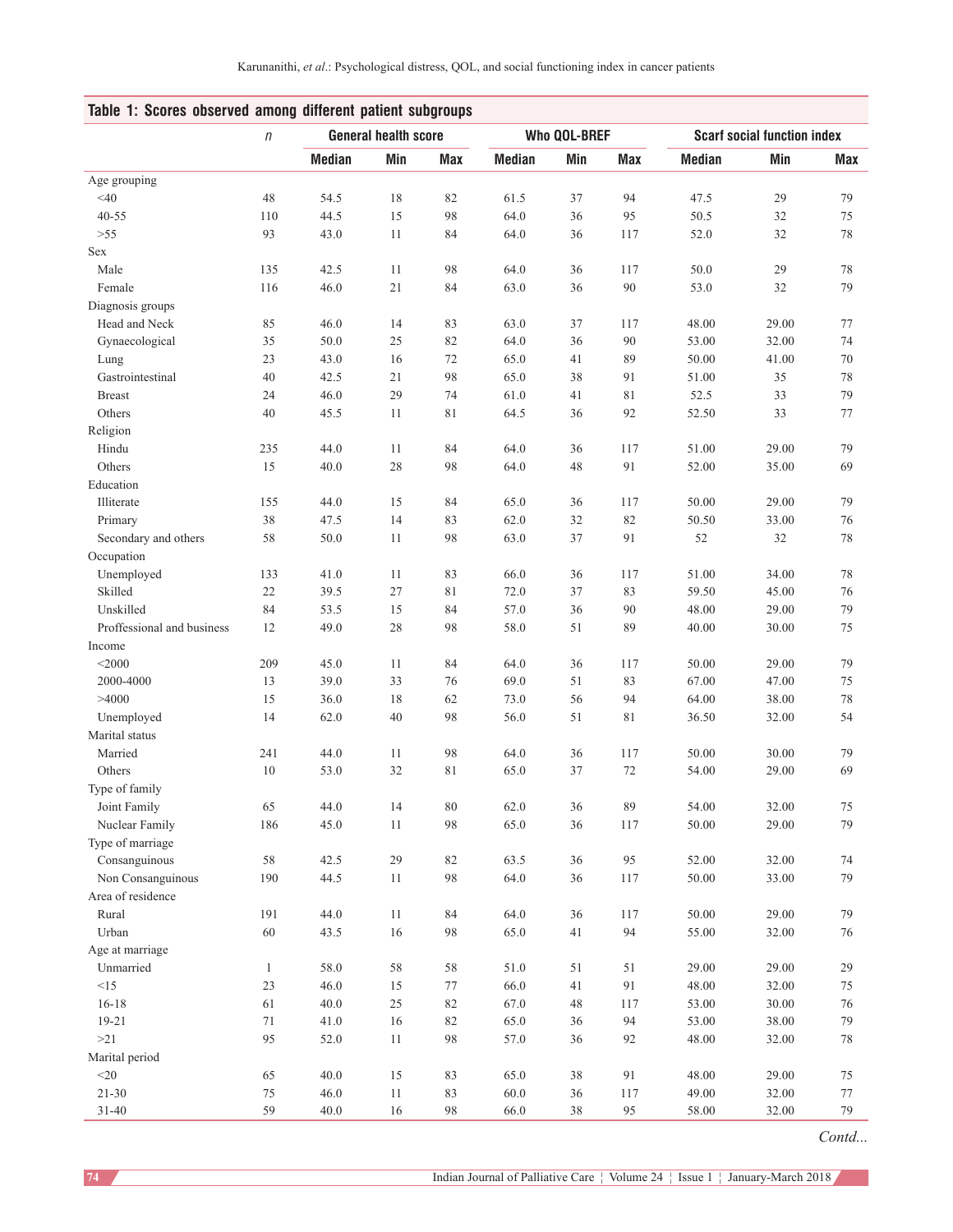| $\sqrt{n}$ | <b>General health score</b> |     |            | <b>Who QOL-BREF</b> |     |            | <b>Scarf social function index</b> |       |            |
|------------|-----------------------------|-----|------------|---------------------|-----|------------|------------------------------------|-------|------------|
|            | <b>Median</b>               | Min | <b>Max</b> | <b>Median</b>       | Min | <b>Max</b> | Median                             | Min   | <b>Max</b> |
|            |                             |     |            |                     |     |            |                                    |       |            |
| 112        | 41.5                        | 11  | 83         | 65.0                | 38  | 95         | 50.00                              | 29.00 | 79         |
| 118        | 50.0                        | 14  | 84         | 58.5                | 36  | 117        | 50.00                              | 34.00 | 76         |
| 51         | 46.0                        | 25  | 98         | 66.0                | 37  | 90         | 54.00                              | 32.00 | 78         |
|            |                             |     |            |                     |     |            |                                    |       |            |
| 17         | 37.0                        | 15  | 83         | 63.0                | 41  | 77         | 50.00                              | 38.00 | 75         |
| 234        | 45.0                        | 11  | 98         | 64.0                | 36  | 117        | 51.00                              | 29.00 | 79         |
|            |                             |     |            |                     |     |            |                                    |       |            |

#### **Table 2: Frequency of scores among the patients**

|                              | <b>Frequency</b> | <b>Percent</b> |
|------------------------------|------------------|----------------|
| General health questionnaire |                  |                |
| Mild distress                | 19               | 7.6            |
| Moderate distress            | 157              | 62.4           |
| Severe distress              | 75               | 30.0           |
| WHO quality of life          |                  |                |
| Poor                         | 64               | 25.6           |
| Neither poor nor good        | 160              | 63.6           |
| Good                         | 26               | 10.4           |
| Very good                    | 1                | 0.4            |
| Social function Index        |                  |                |
| Mildly affected              | $\overline{c}$   | 0.8            |
| Moderately affected          | 191              | 76.0           |
| Severely affected            | 58               | 23.2           |

experienced poor QOL, and 23.2% had severely affected social functioning. The Frequency of scores among the patients is presented in Table 2 and illustrated in Diagram 1

#### **The relationship between patient characteristics and scores** *General health questionnaire*

Age has no influence on the distress level. There was no significant difference seen in distress experienced among different age groups ( $P = 0.108$ ). Females tend to have more distress than males, but this difference has not reached statistical significance (46 vs. 42.5;  $P = 0.07$ ). Unskilled laborers had more distress than skilled laborers ( $P = 0.007$ ). Patients married for more than 40 years had significantly higher scores than the other groups ( $P = 0.001$ ). There was no difference observed in distress levels among different sites of cancer, the number of children in the family.

#### *WHO quality of life‑BREF*

There was a significant difference in the QOL with respect to occupation. Skilled laborers had the significantly better median quality of life scores than unskilled and unemployed ( $P < 0.001$ ). Family size (<2 children) had a positive impact on the QOL $(P=0.008)$ . There was no relation observed with age, site of cancer, or education.

#### *SCARF social function index*

Skilled workers had better social function index than unskilled and unemployed. Patients living in urban locales had better social function scores than rural counterparts. There was no difference in age groups or education.

#### *Relationship between the scores*

Increased growth hormone distress score of the patients had a negative impact on both QOL ( $r = -0.522$ ) and social function  $(r = -0.244)$ . QOL correlated positively with social function ( $r = +0.247$ ).

### **Discussion**

In this study, we have evaluated the relationship between patient distress level, social function status, and QOL. At least a quarter of the patients responded that they experienced severe distress, have a poor QOL, and function poorly in the society. We have observed a correlation between these scores. The distress level experienced correlated negatively with social function status implying that the patients who experienced higher distress had a poor social function. Similarly, patients with higher distress levels had worse scores on WHO QOL questionnaire. The QOL correlated positively with social function indicating that patients with good QOL had better social function status. Unlike what was seen in a study by Mystakidou *et al.*,<sup>[12]</sup> our study did not show any relationship of age and education with distress or QOL. The diagnosis of cancer and the toxicity involved in its treatment may cause patients to experience psychological distress. We observed that these patients fail to fulfill their role as a member of family and society. We have seen that the unskilled laborers had worse scores in all three questionnaires. The disease might have prevented them to resume their work involving physical strength. Failure to provide to the family might have aggravated the distress and reduced the QOL.   Hence, the improvement in QOL is not possible by cancer treatment alone but by alleviating the distress associated with the disease.

It has been in shown in studies that psychosocial stress has a role in cancer progression by its impact on mechanisms of immune regulation, angiogenesis, and invasion.<sup>[1]</sup> A study in ovarian cancer patients has shown that social support is related to lower levels of VEGF both in serum and tumor tissue.<sup>[13]</sup> In another study, ovarian cancer patients with poor social support expressed higher levels IL‑6 which is an angiogenic factor produced by tumor cells that disrupt the equilibrium between pro- and anti-angiogenic factors.<sup>[14]</sup> There is an evidence of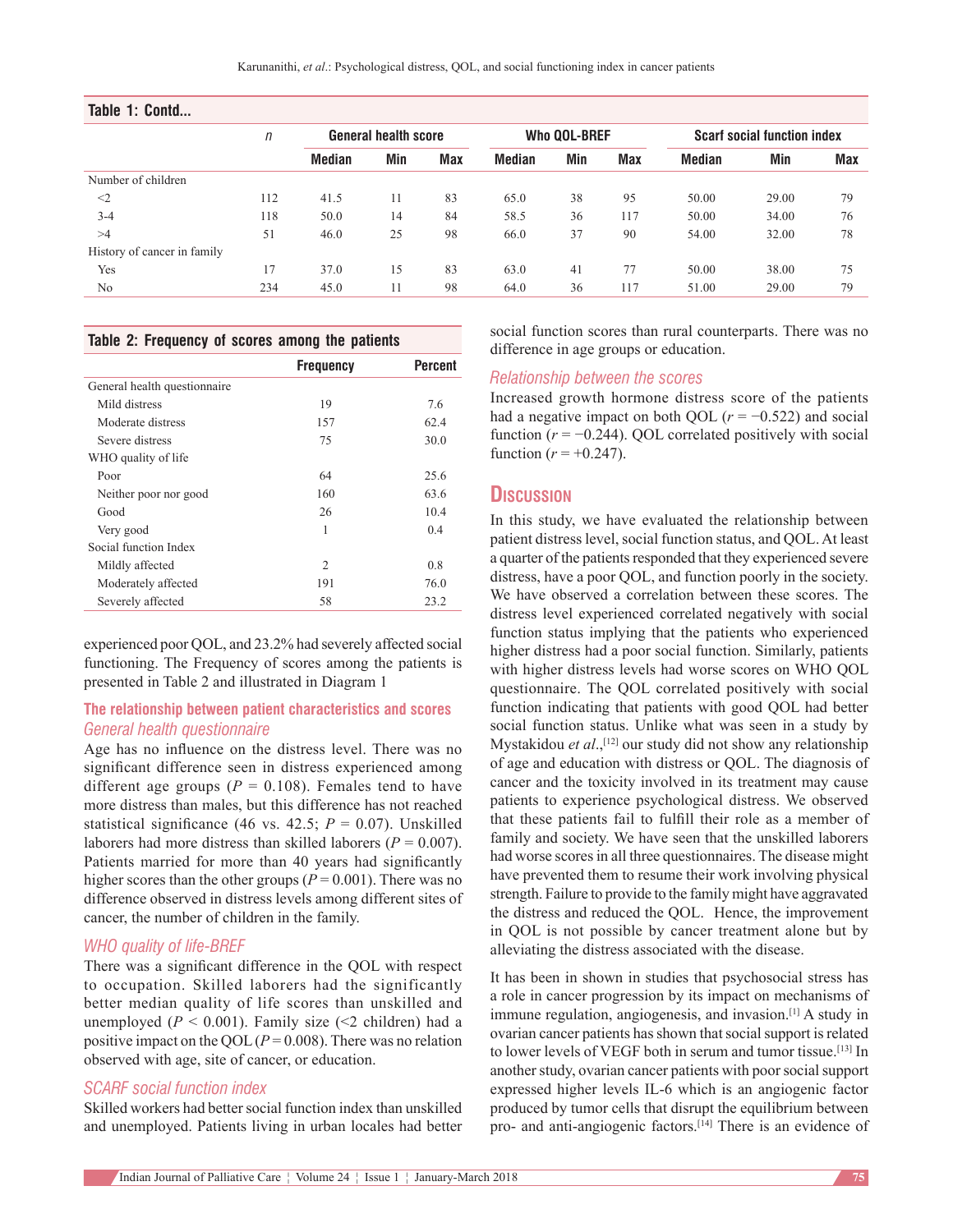

**Diagram 1:** Diagram representing the distribution of scores among the patients

association between dysregulations in diurnal cortisol secretion and diminished QOL, greater functional disability, fatigue, and poorer outcomes in breast cancer patients.[15‑17] Thus, the above‑mentioned studies indicate that the stress experienced by the patients can affect the outcome of cancer. The role of psychosocial intervention in decreasing pain and anxiety,[18] improving QOL,<sup>[19-21]</sup> and ability to complete the therapy has been shown but whether it can affect cancer progression and survival has not been established.<sup>[19-23]</sup> Several reports have also shown the relationship between distress level and QOL<sup>[12,24]</sup> consistent with what we have observed in our study. Although the evidence is not convincing that any psychosocial intervention to improve the distress and QOL has any role in improving cancer outcomes, we believe that attempt should be made to reduce the distress and improve QOL by counselling and palliative care. The aim of cancer therapy should not only be prolonging life but also to maintain health as its holistic definition.

Limitations of this study include a population of a single institution with possible institutional bias, and the effect of the burden of disease on QOL and distress has not been evaluated. Although we attempted to compare the patient characteristics with the scores, conclusions cannot be drawn as it is an observational cohort study and has unequal distribution among patient subgroups. The strengths of the study are heterogeneous population with a variety of disease groups and excellent participation of the study participants in responding to the questionnaire.

### **Conclusion**

Psychosocial stress associated with cancer and its treatment is often overlooked by the treating physicians. It can impact the QOL and social functioning of the patient and needs to be addressed along with the cancer-directed therapy. As there is a significant correlation between psychosocial distress and QOL experienced, interventions such as holistic palliative care and social support aiming to reduce the patients' distress could result in improved QOL and better social functioning.

#### **Acknowledgments**

We would like to thank the nursing staff and medico-social

workers of Palliative Care Unit, JIPMER, for their help in conducting this project.

**Financial support and sponsorship** Nil.

#### **Conflicts of interest**

There are no conflicts of interest.

#### **References**

- 1. Lutgendorf SK, Sood AK, Antoni MH. Host factors and cancer progression: Biobehavioral signaling pathways and interventions. J Clin Oncol 2010;28:4094‑9.
- 2. Moreno‑Smith M, Lutgendorf SK, Sood AK. Impact of stress on cancer metastasis. Future Oncol 2010;6:1863‑81.
- 3. Segerstrom SC, Miller GE. Psychological stress and the human immune system: A meta-analytic study of 30 years of inquiry. Psychol Bull 2004;130:601‑30.
- 4. Lutgendorf SK, Sood AK, Anderson B, McGinn S, Maiseri H, Dao M, *et al.* Social support, psychological distress, and natural killer cell activity in ovarian cancer. J Clin Oncol 2005;23:7105‑13.
- 5. Satin JR, Linden W, Phillips MJ. Depression as a predictor of disease progression and mortality in cancer patients: A meta‑analysis. Cancer 2009;115:5349‑61.
- 6. Steel JL, Geller DA, Gamblin TC, Olek MC, Carr BI. Depression, immunity, and survival in patients with hepatobiliary carcinoma. J Clin Oncol 2007;25:2397-405.
- 7. Everson SA, Goldberg DE, Kaplan GA, Cohen RD, Pukkala E, Tuomilehto J, *et al.* Hopelessness and risk of mortality and incidence of myocardial infarction and cancer. Psychosom Med 1996;58:113-21.
- 8. Stommel M, Given BA, Given CW. Depression and functional status as predictors of death among cancer patients. Cancer 2002;94:2719-27.
- 9. Herschbach P, Book K, Brandl T, Keller M, Lindena G, Neuwöhner K, *et al.* Psychological distress in cancer patients assessed with an expert rating scale. Br J Cancer 2008;99:37‑43.
- 10. Goldberg DP, Hillier VF. A scaled version of the general health questionnaire. Psychol Med 1979;9:139-45.
- 11. Padmavathi R, Thara R, Srinivasan L, Kumar S. Scarf social functioning index. Indian J Psychiatry 1995;37:161-4.
- 12. Mystakidou K, Tsilika E, Parpa E, Pathiaki M, Galanos A, Vlahos L, *et al.* The relationship between quality of life and levels of hopelessness and depression in palliative care. Depress Anxiety 2008;25:730-6.
- 13. Lutgendorf SK, Lamkin DM, Jennings NB, Arevalo JM, Penedo F, DeGeest K, *et al.* Biobehavioral influences on matrix metalloproteinase expression in ovarian carcinoma. Clin Cancer Res 2008;14:6839-46.
- 14. Costanzo ES, Lutgendorf SK, Sood AK, Anderson B, Sorosky J, Lubaroff DM, et al. Psychosocial factors and interleukin-6 among women with advanced ovarian cancer. Cancer 2005;104:305-13.
- 15. Bower JE, Ganz PA, Dickerson SS, Petersen L, Aziz N, Fahey JL, *et al.* Diurnal cortisol rhythm and fatigue in breast cancer survivors.